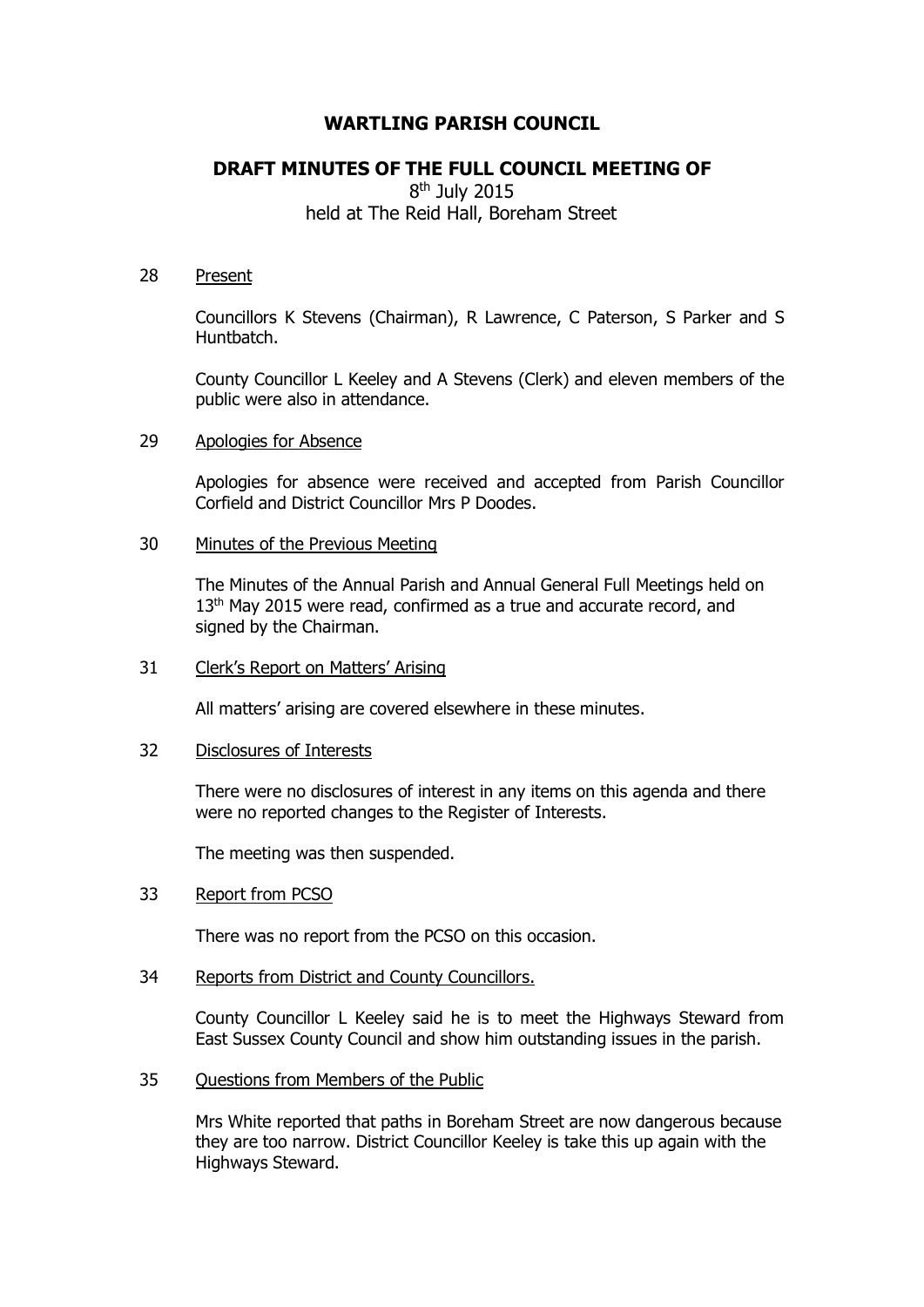The meeting was then re-opened.

# 36 Reports

a) Planning – Councillor Stevens reported that there has been one planning meeting since the last Full Council Meeting and members made the following comments;

WD2015/1131F – Brickyard Cottages, Tilley Lane – Wartling Parish Council's Planning Committee was pleased to approve this revised application which takes account of all the comments made in objection to the earlier application under reference WD/2015/0205F

WD2015/1276F - Beaconsfield, The Strait - Wartling Parish Council's Planning Committee has no objection to this application on any planning grounds.

WD2015/0886FA - Land adjacent to Byways, The Strait – Wartling Parish Council's Planning Committee objects to this planning application as it sees no planning reasons why the conditions applied to the original application which was submitted less than 12 months ago should be altered. This is an agricultural storage barn and it is the Committee's view that a change of roof materials would be more in keeping with a residential property.

WD2015/1192FA - Land adjacent to Beacon Barn, The Strait - New agricultural barn Wartling Parish Council's Planning Committee objects to this application as the size of the barn seems out of proportion to the 6.5 hectares of land and also because of the proposed agricultural activities. The Committee also noted that the "absence" of a barn is due to the fact that other barns previously located on and around this property have been converted to residential properties.

Councillor Stevens also announced that the appeal for the Wartling Wood application has been dismissed and the stables may have to be dismantled. He will contact enforcement on this issue at the end of July. At the same time we will check the situation the Smuggler's.

b) Environment North

The Reid Hall Committee trustees received a complaint about the state of the style and the nearby steps because they needed repairing. The trustees have arranged for both to be repaired.

c) Footpaths

There was nothing new to report of this occasion.

Councillor Huntbatch asked for a map of the footpaths in the parish. A map is available on [www.eastsussex.gov.uk.](http://www.eastsussex.gov.uk/)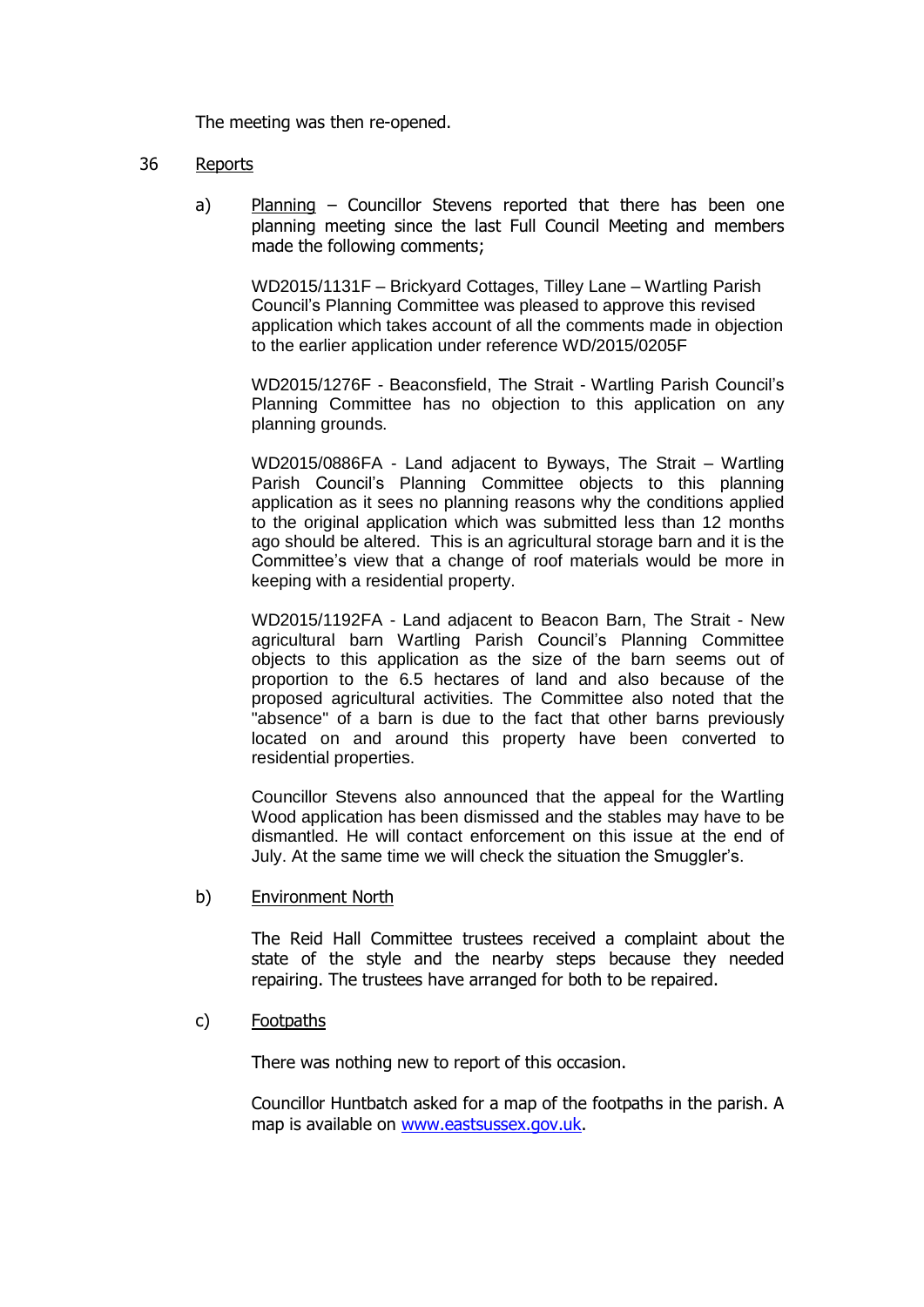# d) Environment South

It was noted that the bags of rubbish, which were dumped in Wood Lane, have been removed by the District Council.

#### e) Highways

Councillor Huntbatch agreed to take responsibility for reporting Highways issues and asked for a mandate for the role.

Councillor Stevens reported that ESCC has confirmed that repairs to Victoria Road are planned within the next month.

f) Police

Councillor Lawrence reported there have been two accidents on the Wartling Road since the last meeting, one involved a cyclist and one involved a speeding car. There were no fatalities.

# g) Communication

Councillor Lawrence wrote to residents in Wartling who still have low broadband speeds to see if they would be happy for him to forward their details to ESCC to see what they can do to improve their speeds.

He then wrote to ESCC who confirmed they are looking at alterative options for them. The residents are supported by the Science Centre which also receives poor broadband speeds.

# g) Speedwatch

The Speedwatch Team has met twice since the last Full Council Meeting and has reported nine vehicles.

h) Trees

There was nothing new to report on this occasion.

#### 37 Reports from Outside Meetings and Courses

Councillor Stevens attended the Wealden District Association of Local Council's Annual General Meeting on 1<sup>st</sup> July 2015 where members made their appointments for the forthcoming year. Members also submitted suggestions for topics for the Parish Conference which is on 23rd September 2015.

Councillors Stevens announced the withdrawal of the Strategic Sites Local Plan which was to be the framework for mapping out development in the District as it has been challenged by the Planning Inspectorate. A new Local Development Framework is now being drafted for the autumn, for which the consultation period starts now. Wealden District Council is using the original Core Strategy in the meantime.